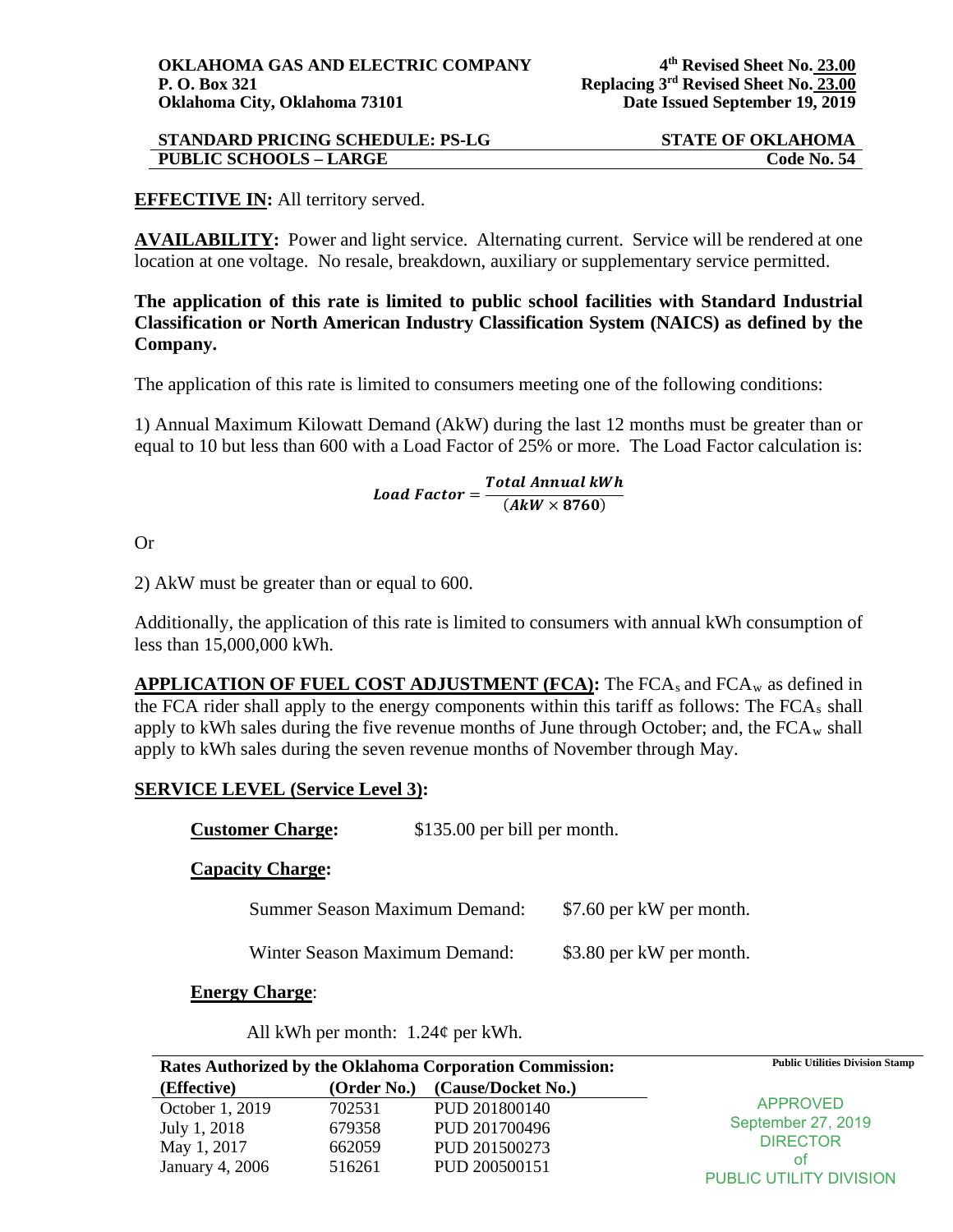| <b>STANDARD PRICING SCHEDULE: PS-LG</b> | <b>STATE OF OKLAHOMA</b> |
|-----------------------------------------|--------------------------|
| <b>PUBLIC SCHOOLS - LARGE</b>           | <b>Code No. 54</b>       |

## **SERVICE LEVEL (Service Level 4):**

| <b>Customer Charge:</b> | \$95.00 per bill per month. |
|-------------------------|-----------------------------|
|-------------------------|-----------------------------|

#### **Capacity Charge:**

Winter Season Maximum Demand: \$3.80 per kW per month.

### **Energy Charge**:

All kWh per month:  $1.24\phi$  per kWh.

## **SERVICE LEVEL (Service Level 5):**

**Customer Charge:** \$70.00 per bill per month.

#### **Capacity Charge:**

| Summer Season Maximum Demand: | \$9.00 per kW per month. |
|-------------------------------|--------------------------|
| Winter Season Maximum Demand: | \$3.80 per kW per month. |

## **Energy Charge**:

All kWh per month: 2.72¢ per kWh.

#### **DEFINITION OF SEASON:**

| <b>SUMMER SEASON:</b> | The five OG&E Revenue Months of June through October.     |
|-----------------------|-----------------------------------------------------------|
| <b>WINTER SEASON:</b> | The seven OG&E Revenue Months of November<br>through May. |

**DETERMINATION OF MAXIMUM DEMAND:** The customer's Maximum Demand shall be the maximum rate at which energy is used for any period of 15 consecutive minutes of the month for which the bill is rendered as shown by the Company's demand meter. In the event a customer taking service under this rate has a demand meter with an interval greater than 15 minutes, the Company shall have a reasonable time to change the metering device.

| Rates Authorized by the Oklahoma Corporation Commission: |             | <b>Public Utilities Division Stamp</b> |                         |
|----------------------------------------------------------|-------------|----------------------------------------|-------------------------|
| (Effective)                                              | (Order No.) | (Cause/Docket No.)                     |                         |
| October 1, 2019                                          | 702531      | PUD 201800140                          | <b>APPROVED</b>         |
| July 1, 2018                                             | 679358      | PUD 201700496                          | September 27, 2019      |
| May 1, 2017                                              | 662059      | PUD 201500273                          | <b>DIRECTOR</b>         |
| January 4, 2006                                          | 516261      | PUD 200500151                          | οt                      |
|                                                          |             |                                        | PUBLIC UTILITY DIVISION |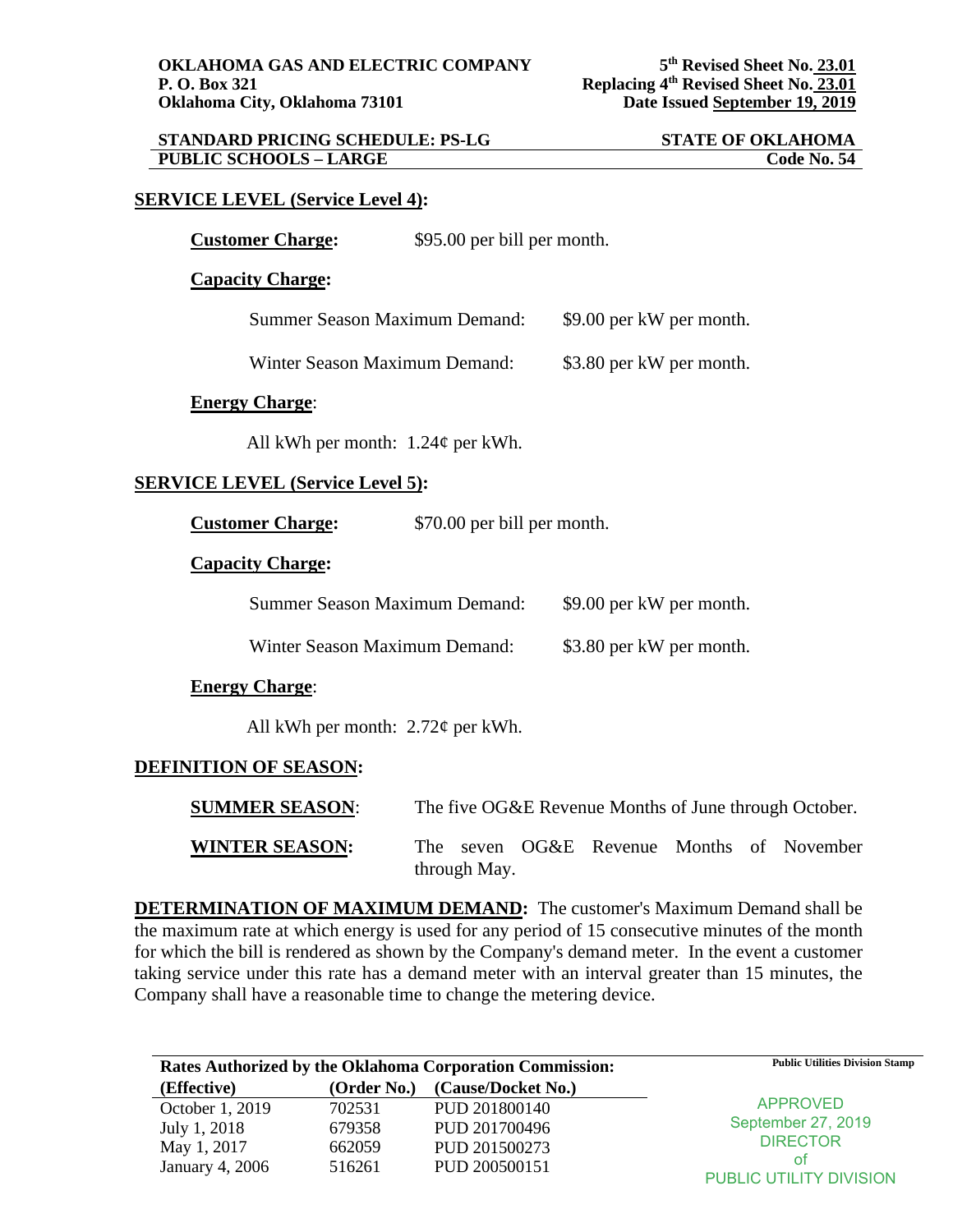| <b>STANDARD PRICING SCHEDULE: PS-LG</b> | <b>STATE OF OKLAHOMA</b> |
|-----------------------------------------|--------------------------|
| <b>PUBLIC SCHOOLS - LARGE</b>           | <b>Code No. 54</b>       |

**DETERMINATION OF BILLING DEMAND:** The Billing Demand upon which the capacity charge is based shall be the Maximum Demand as determined above corrected for power factor, set forth under Power Factor Clause; provided that no Billing Demand shall be considered as less than 25 percent of the highest Maximum Billing Demand corrected for power factor previously determined during the 12 months ending with the current month.

**POWER FACTOR CLAUSE:** The consumer shall at all times take and use power in such manner that the power factor shall be as nearly 100 percent as possible, but when the average power factor as determined by continuous measurement of lagging reactive kilovolt-ampere (kVAr) hours is less than 90 percent, the billing demand shall be determined by multiplying the maximum demand, measured by the demand meter for the billing period, by 90 and dividing the product thus obtained by the actual average power factor expressed in percent.

Customers under this schedule that have a minimum of 300 kW Maximum Demand must have suitable measuring equipment at the metering point to determine the customer's monthly maximum kVAr. For all customers with a monthly Maximum Demand of 300 kW or more, the Company shall install suitable measuring equipment to determine the customer's monthly maximum kVAr.

The Company may install suitable measuring equipment at the metering point for any customer to determine the customer's monthly maximum kVAr if, in its sole judgment, such equipment is necessary.

**SERVICE LEVELS:** For purposes of this rate, the following shall apply:

**Service Level 1:** Shall mean service at any nominal standard voltage of the Company above 50 kV where service is rendered through a direct tap to the Company's prevailing transmission source.

**Service Level 2:** Shall mean service at any nominal standard voltage of the Company between 2 kV and 50 kV, both inclusive, where service is rendered through a Company Substation, which has a transmission voltage source, and the point of delivery is at the load side of the substation or from a circuit dedicated to the customer.

**Service Level 3:** Shall mean service at any nominal standard voltage of the Company between 2 kV and 50 kV, both inclusive, by a direct tap to the Company's prevailing distribution source from a circuit not dedicated to the customer.

| <b>Rates Authorized by the Oklahoma Corporation Commission:</b> |             | <b>Public Utilities Division Stamp</b> |                         |
|-----------------------------------------------------------------|-------------|----------------------------------------|-------------------------|
| (Effective)                                                     | (Order No.) | (Cause/Docket No.)                     |                         |
| October 1, 2019                                                 | 702531      | PUD 201800140                          | <b>APPROVED</b>         |
| July 1, 2018                                                    | 679358      | PUD 201700496                          | September 27, 2019      |
| May 1, 2017                                                     | 662059      | PUD 201500273                          | <b>DIRECTOR</b>         |
| January 4, 2006                                                 | 516261      | PUD 200500151                          | οt                      |
|                                                                 |             |                                        | PUBLIC UTILITY DIVISION |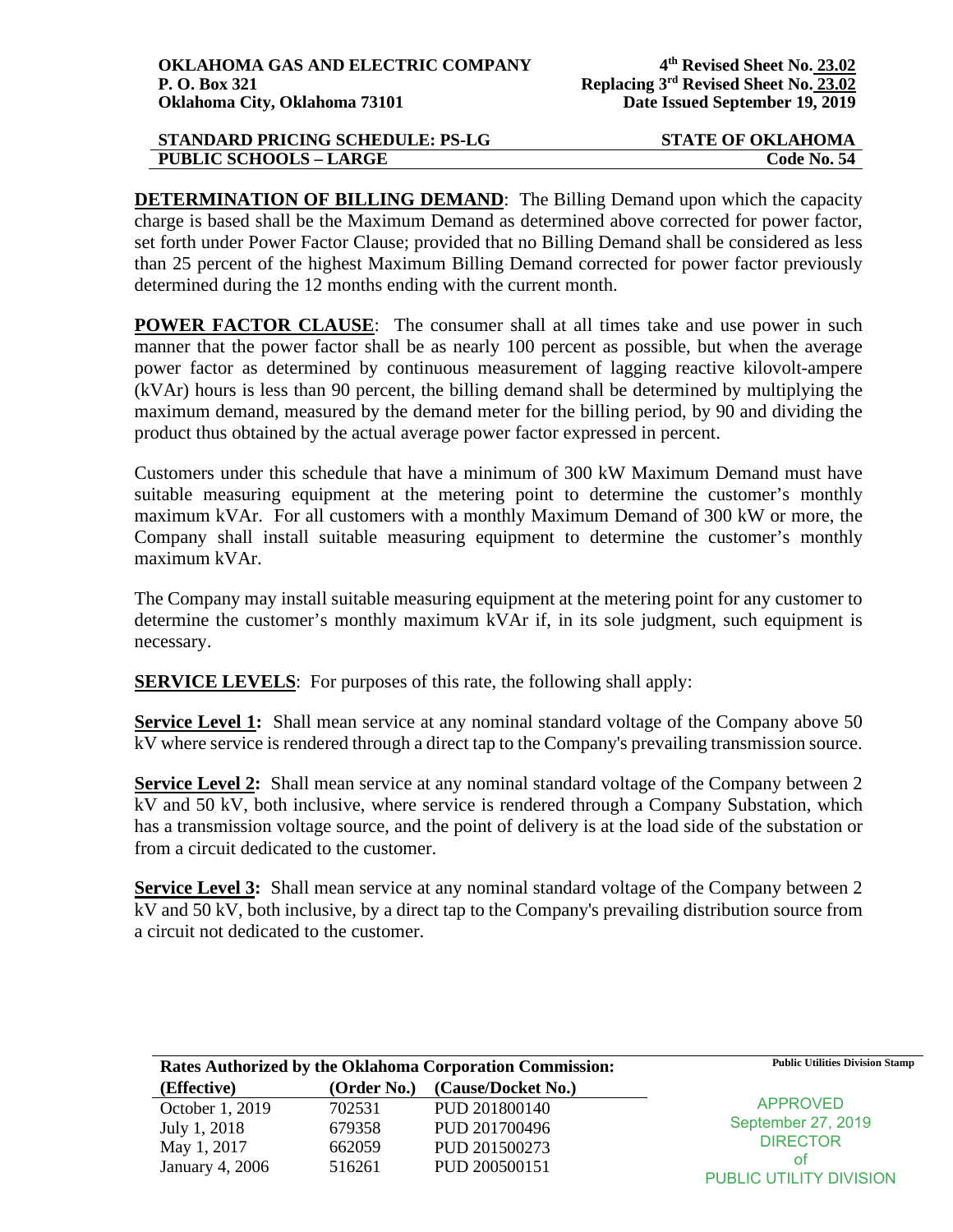| <b>STANDARD PRICING SCHEDULE: PS-LG</b> | <b>STATE OF OKLAHOMA</b> |
|-----------------------------------------|--------------------------|
| <b>PUBLIC SCHOOLS - LARGE</b>           | Code No. 54              |

**Service Level 4:** Shall mean service at any nominal standard voltage of the Company between 2 kV and 50 kV, both inclusive, where service is rendered through transformation from a Company prevailing distribution voltage source (2 kV to 50 kV) to a lower distribution voltage with metering at distribution voltage.

**Service Level 5:** Shall mean service at any nominal standard voltage of the Company less than 2,000 volts with metering at less than 2,000 volts.

# **Metering Adjustment:**

If the Company chooses to install its metering equipment on the load side of the customer's transformers, the kWh billed shall be increased by the amount of the transformer losses calculated as follows:

- **Service Level 1**: 0.50 percent of the total kVA rating of the customer's transformers times 730 hours.
- **Service Level 3:** 0.60 percent of the total kVA rating of the customer's transformers times 730 hours.

**LATE PAYMENT CHARGE:** A late payment charge in an amount equal to 1.5 percent of the total balance for services and charges remaining unpaid on the due date stated on the bill shall be added to the amount due. The due date as stated on the bill shall be 20 days after the bill is issued.

**MINIMUM BILL:** The minimum monthly bill shall be the Customer Charge, plus the applicable Capacity Charge as computed under the above schedule. The Company shall specify a larger minimum monthly bill, calculated in accordance with the Company's Allowable Expenditure Formula in its Terms and Conditions of Service on file with and approved by the Commission, when necessary to justify the investment required to provide service.

**FRANCHISE PAYMENT:** The above stated rates do not include any amount for franchise payments levied upon the Company by a municipality.

When a municipality, by a franchise or other ordinance approved by the qualified electors of the municipality, levies or imposes upon the Company franchise payments or fees (based upon a percent of gross revenues) to be paid by the Company to the municipality, such franchise payment will be added as a percentage of charges for electric service to the bills of all customers receiving service from the Company within the corporate limits of the municipality exacting said payment.

**RIDERS:** All applicable riders apply. Please refer to the Applicability section of individual Riders to determine if it is relevant to this Pricing Schedule.

| Rates Authorized by the Oklahoma Corporation Commission: |             | <b>Public Utilities Division Stamp</b> |                               |
|----------------------------------------------------------|-------------|----------------------------------------|-------------------------------|
| (Effective)                                              | (Order No.) | (Cause/Docket No.)                     |                               |
| October 1, 2019                                          | 702531      | PUD 201800140                          | <b>APPROVED</b>               |
| July 1, 2018                                             | 679358      | PUD 201700496                          | September 27, 2019            |
| May 1, 2017                                              | 662059      | PUD 201500273                          | <b>DIRECTOR</b>               |
| January 4, 2006                                          | 516261      | PUD 200500151                          | Ωt<br>PUBLIC UTILITY DIVISION |